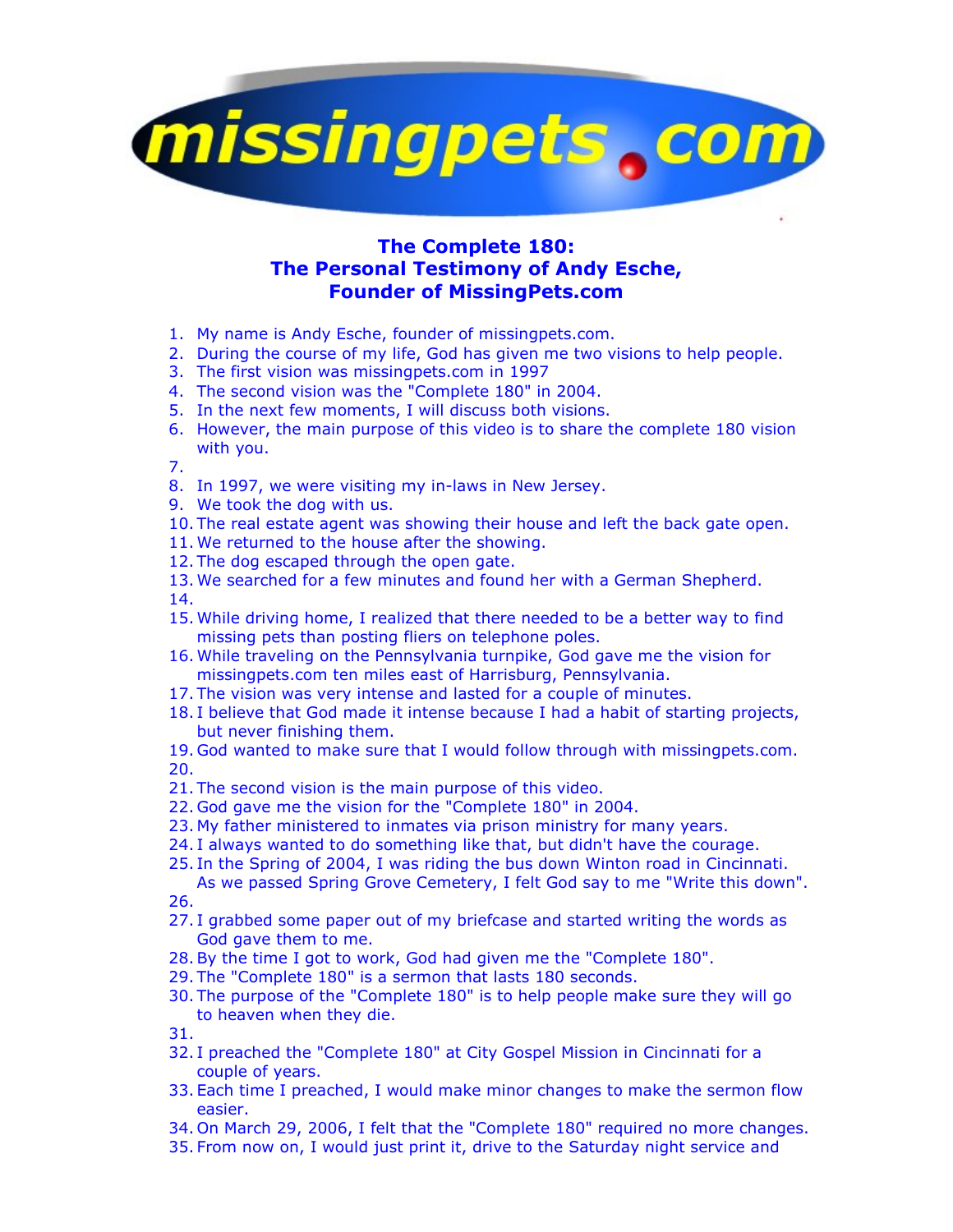preach it.

- 36. Little did I know that God had perfected the sermon for another reason. 37.
- 38. On March 30th, 2006, I called my father in the hospital.
- 39. He had heart problems for years.
- 40. He had a new pacemaker put in.
- 41. He was still weak from the surgery.
- 42. I tried to talk about anything but his health problems to keep his mind focused on something positive.
- 43. However, it didn't work this time.

44.

- 45. Daddy told me that he didn't think he was going to make it out of the hospital this time.
- 46. In the past, I always prayed for him.
- 47. God would heal him and get him out of the hospital and everything would be fine.
- 48.But I couldn't do it this time.
- 49. Every time I prayed, my prayers seemed to hit the ceiling and stop.

50.

- 51. For the last 8 years, I received phone calls in the middle of the night, telling me to drive two hours to the hospital because my father was dying.
- 52. It got to the point where I would jump every time the phone rang.
- 53. I just couldn't do it anymore.
- 54. Hence, this time, I decided to let go of Daddy.

55.

- 56. I told my dad that I loved him and thanked him for a great life.
- 57. My dad was my role model and hero.
- 58. We had a great life together.
- 59. We had our final conversation a few times, so there was no unfinished business between me and my dad.
- 60. I handed the phone to my wife and son and told them that I thought this was the last time they would talk to my father on earth.

61.

- 62. They told him they loved him and were praying for him.
- 63. They handed the phone to me. The last thing my father ever said to me was that he loved me, he was proud of me and that he didn't want me to be sad.
- 64. I thought to myself "how am I supposed to do that?"
- 65. However, I kept that to myself, because I felt I had already asked him for enough advice for one lifetime.
- 66. Instead, I told him "okay" and hung up the phone.

67.

- 68. The next day, my sister called and gave me the news.
- 69. My father had passed away.
- 70.She said that a nurse was reading the Bible to him on Friday morning.
- 71.A few moments later, the same nurse walked by his room and noticed how peaceful he was sleeping.
- 72. However, she looked at his heart monitor and noticed that it was flat. 73.
- 74. The nurse said she went in and gave my father a kiss on the forehead.
- 75. The nurse said she hoped that was okay with us.
- 76. It was fine with me.
- 77. If anybody deserved a kiss for the way he lived his life, it was my dad. 78.
- 79.As I sat on the side of the bed crying, it occurred to me how unique this day was.
- 80.As I thought about my 41 years on earth: kindergarten, little league baseball, high school, college, marriage and fatherhood, I suddenly realized that today was the first day I ever walked on earth that my father didn't walk through it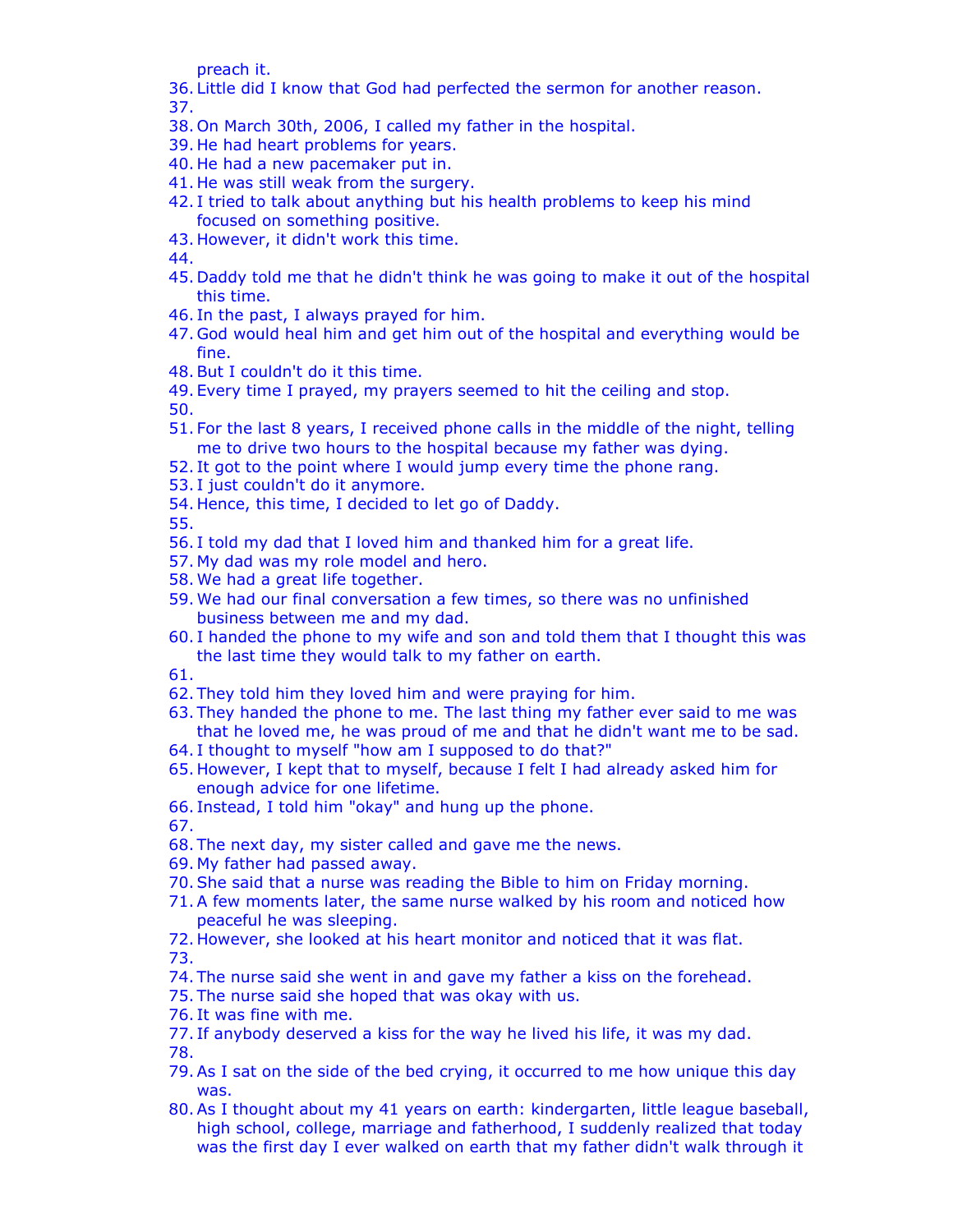with me.

81.

- 82. During my father's funeral, there were times that I cried so hard, I could barely breathe.
- 83. However, in the middle of the HARDEST day of my life, God stepped in and gave me the BEST moment of my life.
- 84. God gave me the strength and courage to read a tribute to my father and combined it with the "Complete 180".
- 85. Everything about God is perfect and amazing, including His timing.
- 86. The following is the "Complete 180".

87.

- 88. In the next 180 seconds, I want to make sure that everyone watching this video is going to heaven when you die.
- 89. You may be healthy right now, but one of these days, we will all be on our death bed.
- 90. We will struggle for one last breath.
- 91. We will slip out of this world and go into the next.
- 92. We will each stand alone before God.

93.

- 94.At that point, God will send us to heaven or hell for eternity.
- 95. I would like to use the following story to help prepare us for that day.
- 96. In 1985, I found out I was diabetic.
- 97. Part of my daily routine is checking my blood sugar.

98.

99. I poke my finger.

- 100. I bleed on a test strip
- 101. I stick it in the meter
- 102. The meter responds with my blood sugar
- 103. Most of the time when I bleed on a test strip, I get a response.
- 104. However, sometimes I bleed on a strip and get no response.
- 105. I have to take it out of the meter, and throw it in the trash.

106.

- 107. This is frustrating for 2 reasons.
- 108. Number One: These test strips are very expensive.
- 109. Number Two: I cut myself and bled for no reason.
- 110. When the meter doesn't respond, it reminds of Jesus Christ

111.

112. Why? Because for the first 24 years of my life, the way I lived, thought and spoke broke the heart of God.

- 113. Jesus was tortured, crucified, and bled so I that I could have a way to go to heaven when I die, but HE was getting NO response from me.
- 114. During those 24 years, Jesus could have said that about me
- 115. "As far as Andy Esche is concerned, I bled for NO reason."
- 116.

117. On every box of test strips, there is a discard date.

- 118. If you don't respond to blood by the discard date, you are supposed to throw them all away anyway
- 119. If I had reached my "discard date" without responding to the blood of Jesus Christ, Jesus would have thrown me away.
- 120. Why? Because there would be nothing recorded in the Lamb's book of Life to protect me on Judgment Day when I stand alone before God.
- 121.
- 122. Like the test strips, I was very expensive.
- 123. The Bible says that I was bought with a price.
- 124. The price was the life and blood of Jesus Christ.
- 125.
- 126. You can look at this test strip, and see that I bled on it, hoping to get a response.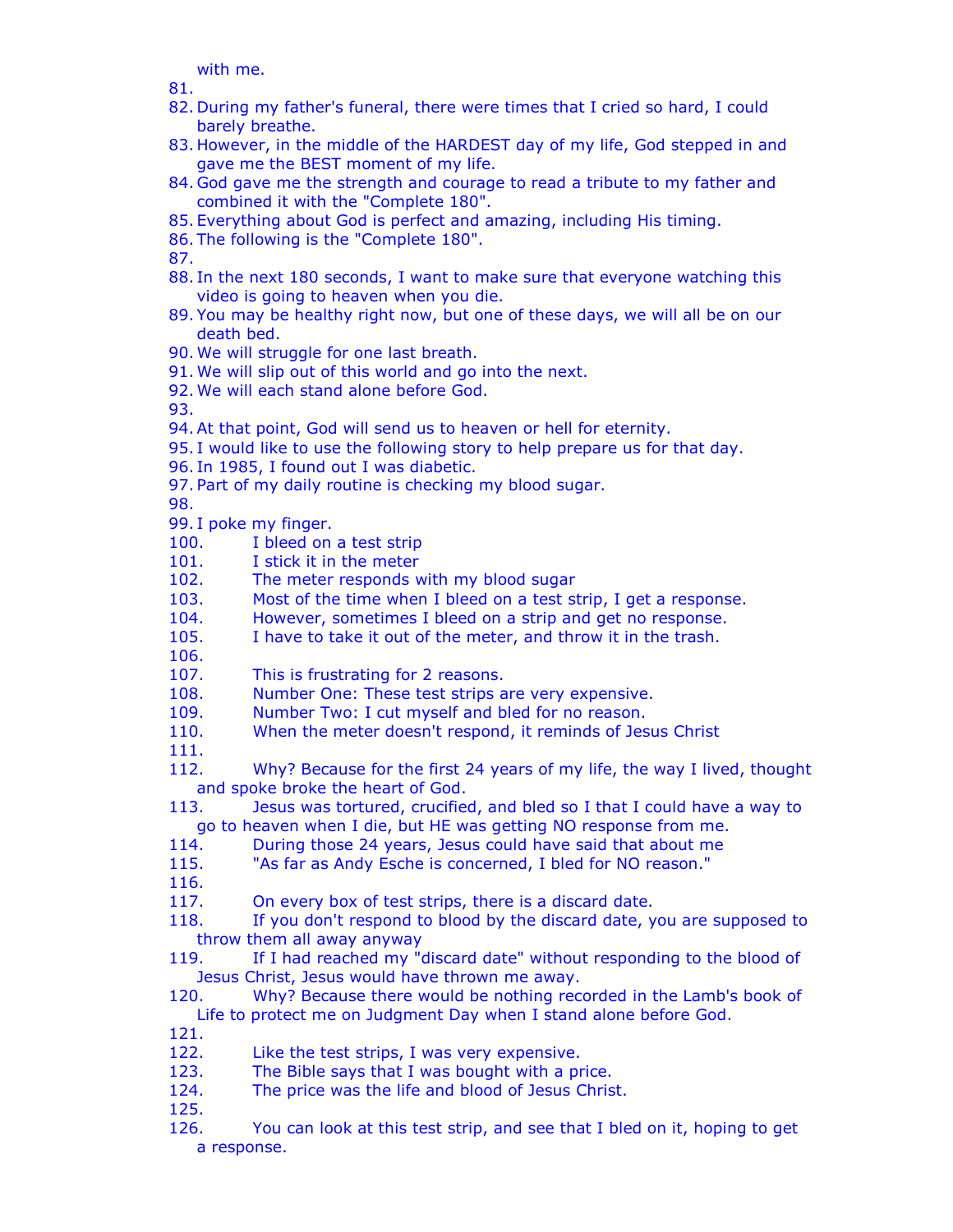- 127. However, because it didn't respond to my blood, it is useless to me.
- 128. I have to take it out of the meter, and throw it in the trash.
- 129. Likewise, many people know about Jesus, or have heard about the blood of Jesus.
- 130. But unless you "RESPOND TO" the blood of Jesus, there will be nothing recorded in the Lamb's book of life to protect you on Judgment Day when you stand alone before God.
- 131. That day is coming for ALL of us.
- 132.
- 133. In John Chapter 14 Jesus does two things: He gives us a picture of heaven, and tells us how to get there.<br>134. **John 14:2-3**
- John 14:2-3
- 135. He said in "In my Father's house are many mansions:
- 136. If it were not so, I would have told you.
- 137. And I go there to prepare a place for you.
- 138. And if I go and prepare a place for you, I will come again, and receive you unto myself.
- 139. So that where I am, you may be also.
- 140.
- 141. The world says there are many ways into heaven, but that is NOT what Jesus said in JOHN 14:6.
- 142. John 14:6
- 143. Jesus said: I am the way, the truth, and the life: no man comes unto the Father, EXCEPT THROUGH ME!
- 144.
- 145. The Roman Road:
- 146. In the book of Romans, there are four verses known as the Roman Road. This is what they say:
- 147.
- 148. Romans 3:23
- 149. Everyone has sinned and fallen short of the glory of God.
- 150.
- 151. Romans 6:23
- 152. The penalty for sin is death, BUT the gift of God is eternal life.
- 153. 154. Romans 5:8
- 155. God demonstrates his love for us in this, even while we were sinners, Christ died for us.
- 156.
- 157. Romans 10:9
- 158. "If you confess with your mouth that Jesus is Lord, and you believe in your heart that God raised him from the dead, you will be saved"
- 159.
- 160. Saved from what?
- 161. Saved from Hell.
- 162. Saved from God's judgment
- 163. Saved from God's wrath.
- 164.
- 165. My name is Andy Esche
- 166. and I confess that Jesus Christ is my Lord and savior.
- 167. and I believe that God raised Him from the dead.
- 168. Therefore, according to God's simple promise in Romans 10:9, when I die, I am going to heaven.
- 169. The time to respond to the blood of Jesus Christ is TODAY!
- 170.
- 171. Would everyone please close your eyes
- 172. The world wants you to think that the important things are going on in Hollywood, Washington and New York.